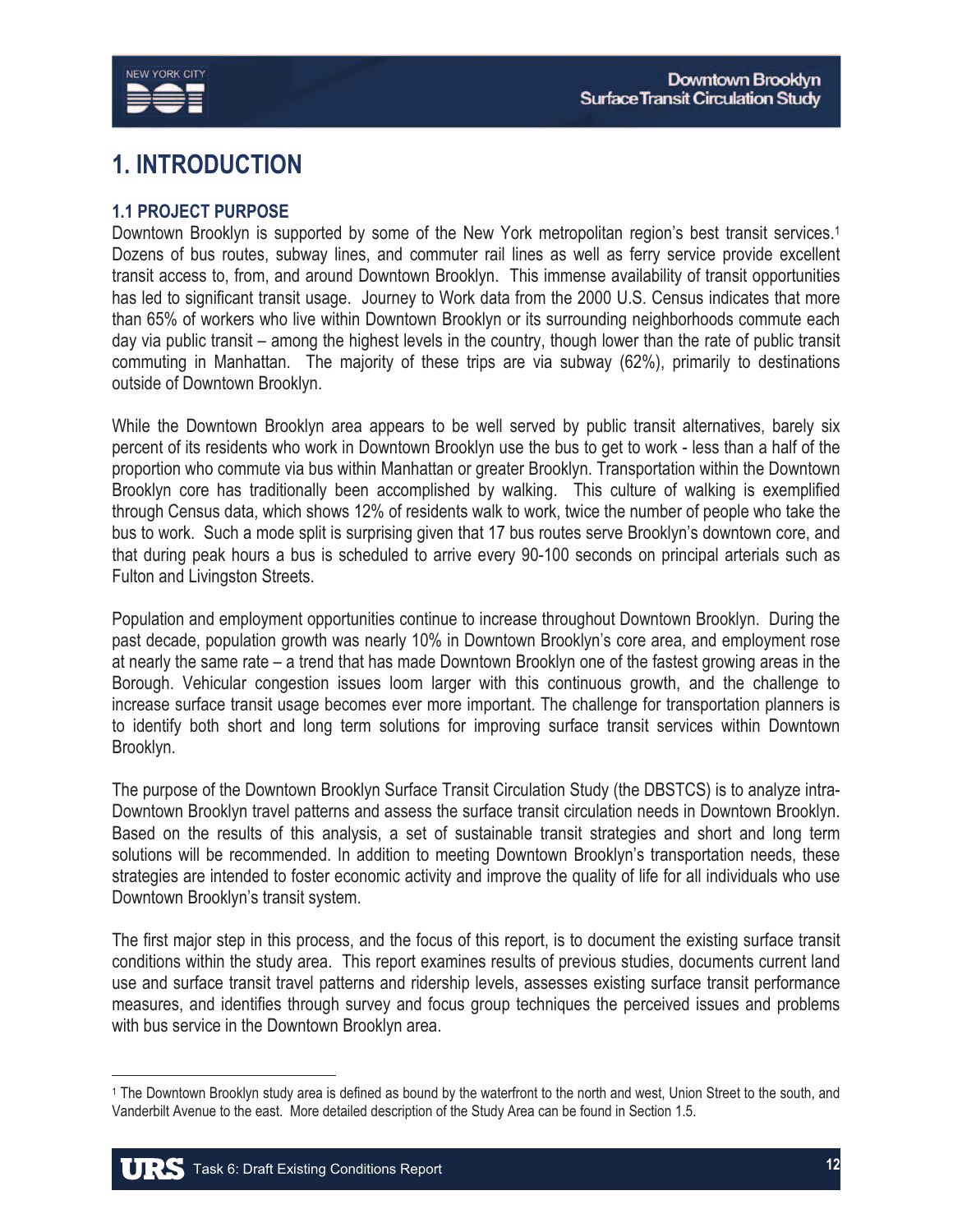



#### **1.2 PROJECT GOALS AND OBJECTIVES**

Goals, objectives, and a set of project "guiding principles" for the project were developed through a series of meetings and discussions with representatives of the New York City Department of Transportation (NYCDOT), the Downtown Brooklyn Partnership, and MTA New York City Transit (NYCT). These goals, objectives, and principles were then shared with the project's Stakeholder Committee for review at a meeting on March 5, 2009. The following is the result of this process.

#### **Overview**

While goals outline the priorities of a project, objectives are measurable actions that are necessary to implement the goals. To be useful, objectives must be supported by performance measures that tell citizens, stakeholders, and policymakers how successful the project has been at meeting its goals, and where further refinements are necessary. As a starting point, a set of guiding principles was initially established for the DBSTCS through a series of internal scoping meetings with the project's steering committee. These principles, which were based on the committee's knowledge of the Study Area and issues related to surface transit within the Study Area, were used to refine the project's scope of work and are linked to the project's goals and objectives.

#### **Project Guiding Principles from Scope of Work**

**A.** Identify existing and potential (future) unmet surface transit needs in the Core Study Area using data collection, survey, and focus group techniques outlined in scope.

**B.** Develop short-term surface transit circulation improvements to existing system within the Study Area that do not involve intensive capital expenditures (Transportation System Management solutions) and that can be implemented upon completion of the study.

**C.** Explore the need for new circulator routes that complement and expand upon existing bus network.

**D.** Determine ways to improve circulation, attractiveness, and utility of key transit layover points, key heavily used bus corridors, interconnecting points with other modes, and new development nodes, and improve connectivity between surface transit (bus) and all other transportation modes within the Study Area.

**E.** Develop consensus with stakeholders on appropriate short-term and long-term solutions for surface transit in Downtown Brooklyn.

#### **Project Goals**

Based on the above principles, the following goals and objectives were proposed. Supporting performance measures will be developed following publication of the Existing and Future Conditions report with input from the Steering Committee and presented to stakeholders.

Goal #1: Maximize effectiveness of the Study Area's surface transit network to provide improved access. (Relates to Guiding Principles A, B, D and E above)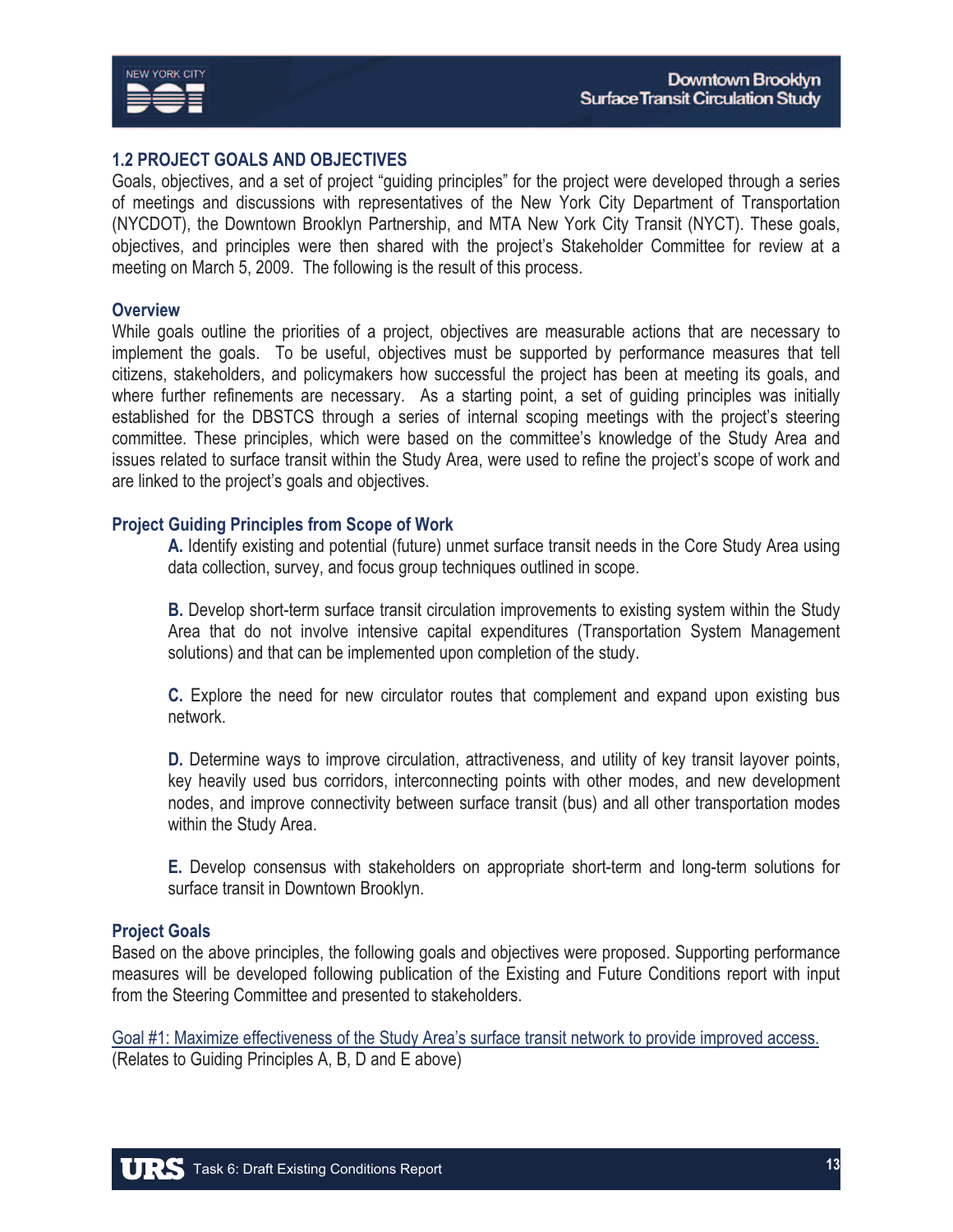

## *Objective:*

Increase quality of transit service options by:

- Reducing travel times and improve schedule reliability for customers using buses;
- Improving inter modal connections between buses and other modes; and
- Making bus service more comfortable and user-friendly.

Goal #2: Provide transit connectivity throughout the Overall Study Area. (Relates to Guiding Principle C above)

## *Objective:*

Maximize transit connectivity to all significant trip generators throughout the Study Area.

Goal #3:Support the economic health of the Overall Study Area.

(Relates to Guiding Principle E above)

## *Objective:*

Make transit improvements that increase economic attractiveness of commercial- and tourism-based land uses.

This study will accomplish the following goals for the Downtown Brooklyn area: First, this study will recommend short-, mid-, and long-term solutions to enhance the effectiveness of surface transit in Downtown Brooklyn in order to improve accessibility and mobility. Currently, transit mobility is limited by several factors, which will be documented by this study, and alternatives will be developed to solve these problems. Second, this study will provide transit connectivity throughout the Downtown Brooklyn Area. It is the overall goal of this study to identify and support areas which are currently missed or not sufficiently served by transit. Finally, alternatives and recommendations will support the economic health of the area. Downtown Brooklyn has seen exceptional growth in the past, and this is expected to continue. Without an efficient surface transit system, congestion and limited mobility will constrain the growth of the area.

## **1.3 ORGANIZATION OF THE EXISTING CONDITIONS REPORT**

This report documents the results of several previous studies in the area, as well as new data collection efforts, field analysis of existing conditions, and the results of traveler and bus rider surveys. Using these sources, the existing conditions of the area are documented. The results are organized as follows:

- Review of previous studies
- Definition of Study Area
- Description of land uses
- Description of demographics
- Identification of existing transportation services
- Identification of travel patterns
- Identification of surface transit problems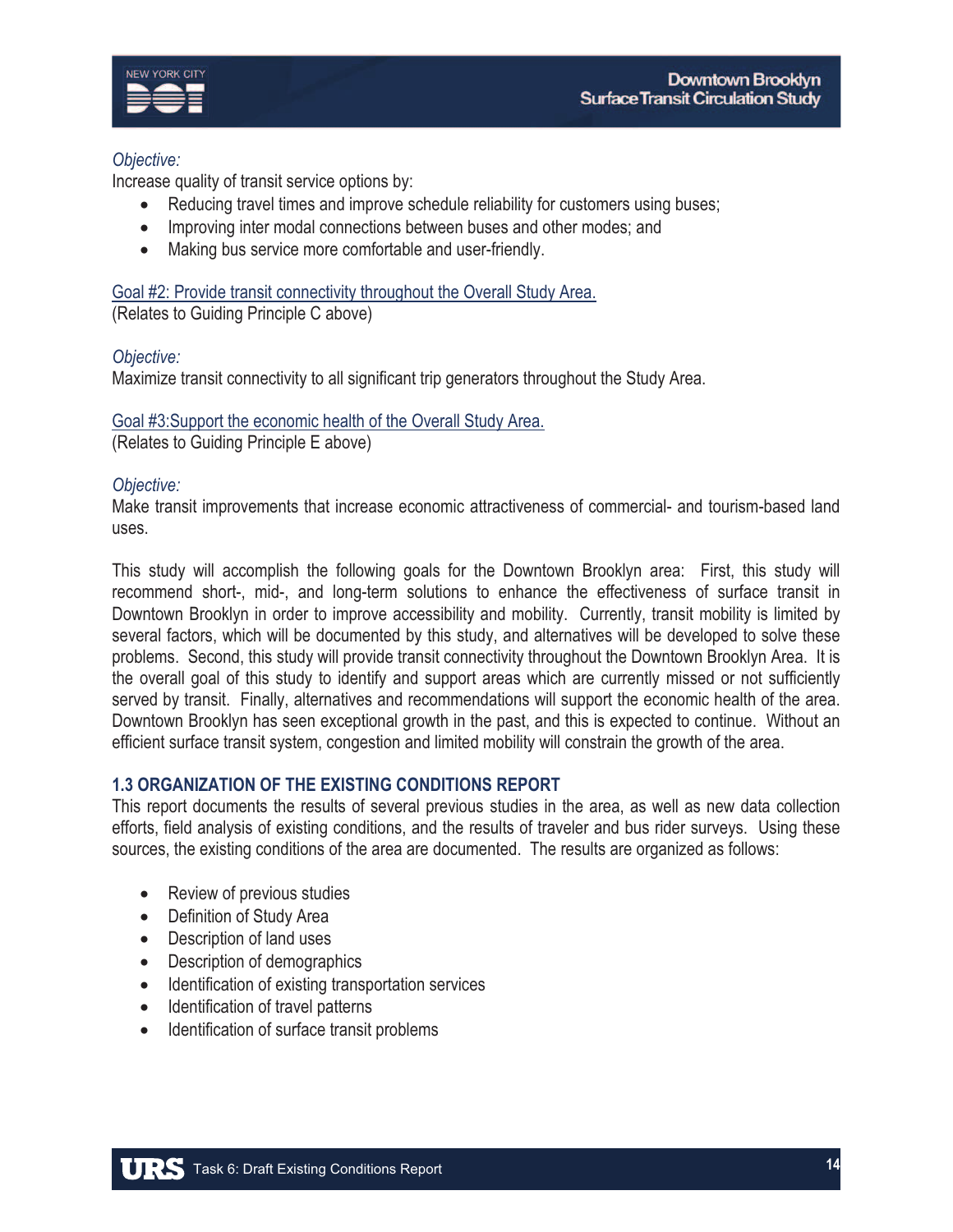

# **1.4 REVIEW OF PREVIOUS STUDIES**

Twenty-three previously completed studies focusing on Downtown Brooklyn and the surrounding area were reviewed, and key findings and recommendations from these studies will be used to inform the DBSTCS. As shown in Table 1, the studies included Environmental Impact Statements, Environmental Assessment Statements, and Land Use and Transportation Studies. Their key findings and recommendations inform the DBSTCS.

| <b>Table 1 - Reviewed Previous Studies</b>                |                |                                      |  |
|-----------------------------------------------------------|----------------|--------------------------------------|--|
| <b>Environmental Impact Statements</b>                    | <b>Date</b>    | <b>Sponsoring Agency</b>             |  |
| 363-365 Bond Street DEIS                                  | September 2008 | New York City Planning               |  |
|                                                           |                | Commission (CPC)                     |  |
| Atlantic Yards Arena and Redevelopment Project FEIS       | November 2006  | <b>Empire State Development</b>      |  |
|                                                           |                | Corporation (ESDC)                   |  |
| Brooklyn Bridge Park Project FEIS                         | December 2005  | <b>ESDC</b>                          |  |
| <b>IKEA Red Hook FEIS</b>                                 | August 2004    | CPC                                  |  |
| <b>Water Street Rezoning FEIS</b>                         | August 2004    | <b>CPC</b>                           |  |
| Downtown Brooklyn Development FEIS                        | April 2004     | <b>New York City Economic</b>        |  |
|                                                           |                | Development Corporation              |  |
|                                                           |                | (NYCEDC)                             |  |
|                                                           |                |                                      |  |
| <b>Environmental Assessment Statements</b>                | <b>Date</b>    | <b>Sponsoring Agency</b>             |  |
| Dock Street Rezoning EAS                                  |                | <b>CPC</b>                           |  |
| 85 Jay Street Rezoning EAS                                | May 2004       | CPC                                  |  |
| Brooklyn Renaissance Plaza Expansion EAS                  | March 2003     | <b>NYCEDC</b>                        |  |
| Light Bridges at 100 Jay Street Rezoning EAS              | September 2001 | CPC                                  |  |
|                                                           |                |                                      |  |
|                                                           |                |                                      |  |
|                                                           |                | <b>Sponsoring</b>                    |  |
| <b>Land Use and Transportation Studies</b>                | <b>Date</b>    | Agency/Organization                  |  |
|                                                           |                | Downtown Brooklyn Waterfront         |  |
| Brooklyn Bridge Park Transportation and Access Study      | February 2008  | <b>Local Development Corporation</b> |  |
| A Bumpy Ride                                              | August 2007    | Center for an Urban Future           |  |
| <b>Transportation Outlook 2006</b>                        | May 2007       | <b>NYMTC</b>                         |  |
|                                                           |                | City of New York                     |  |
| PlaNYC                                                    | April 2007     | (Mayor's Office of Long Term         |  |
|                                                           |                | Planning & Sustainability)           |  |
| Interim Coordinated Human Services Public Transit Plan    | November 2006  | <b>NYMTC</b>                         |  |
|                                                           |                | Downtown Brooklyn Council            |  |
| Downtown Brooklyn Residential Parking Permit Study        | May 2006       | (with NYCDOT and NYCEDC)             |  |
| Downtown Brooklyn Transportation Blueprint Technical Memo | May 2005       | <b>NYCDOT</b>                        |  |
| Subway-Sidewalk Interface                                 | March 2005     | NYCDCP and NYCDOT                    |  |
| Downtown Brooklyn Traffic Calming Study                   | May 2004       | <b>NYCDOT</b>                        |  |
| Mobility for the Millennium                               | September 1999 | <b>NYMTC</b>                         |  |
| Downtown Brooklyn Transit Loop Study                      | October 1994   | <b>NYCDCP</b>                        |  |
| <b>Transit Antic Study</b>                                | February 1985  |                                      |  |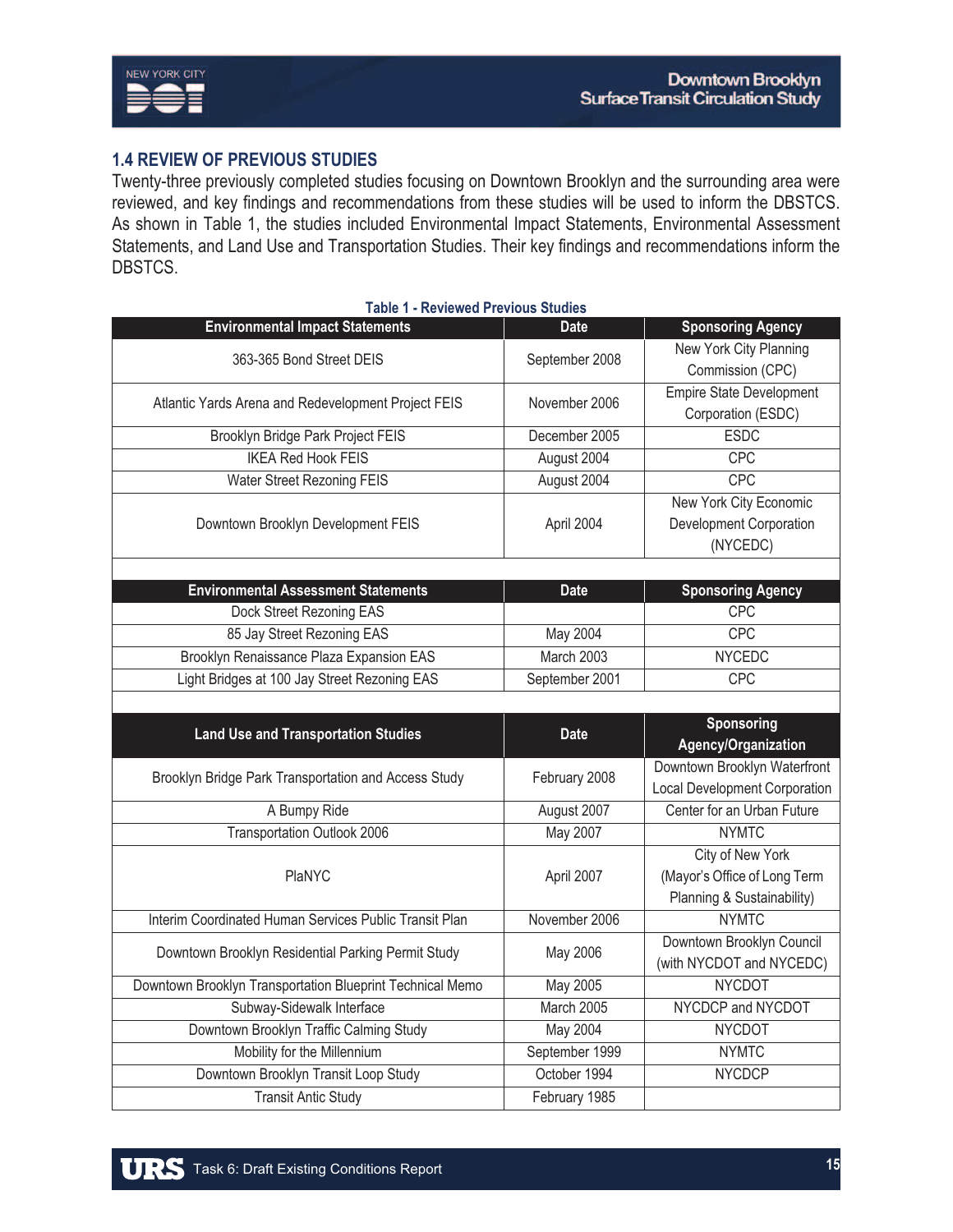

## **Highlighted Studies**

Two important studies are the Brooklyn Bridge Park Transportation and Access Study (February 2008) and the Downtown Brooklyn Development Final Environmental Impact Statement (FEIS) (April 2004). These studies are especially relevant to the DBSTCS because of their documentation of transit needs in Downtown Brooklyn. The Brooklyn Bridge Park area is currently underserved by public transit and therefore represents an opportunity to expand existing services. The Downtown Brooklyn Development FEIS paved the way for increased development in Downtown Brooklyn, thereby creating a need for additional and more efficient transit service.

## Brooklyn Bridge Park Transportation and Access Study

Following the completion of the FEIS of the Brooklyn Bridge Park Project, measures to enhance public access to the Park without increasing private vehicular traffic were investigated. Some recommendations from this study include extending existing bus routes, improving pedestrian corridors, adding bicycle routes, adding shuttle bus service, expanding waterborne transport for commuting and recreational purposes, and creating a new subway station entrance at the Clark Street station. Figure 1 shows one of the proposed shuttle routes for the area.

The study noted that the majority of its recommendations are short- to medium-term solutions with relatively low capital costs. Despite this, the study determined that such



**Brooklyn and Fulton Ferry**

solutions still have the potential to have a substantial impact on increasing public access to the Park.

## Downtown Brooklyn Development FEIS

This FEIS examined the effects of development resulting from a rezoning – approved in 2004 – that enables approximately 6.7 million square feet of new development in Downtown Brooklyn. Of this amount, it was estimated that approximately 68.8% would be office space, 14.6% residential space, 12.6% retail space, and 3.9% community facilities (Figure 2). While the land uses anticipated as a result of the rezoning do not stray significantly from existing land uses, the rezoning allows for denser development.

Of the 31 intersections that were analyzed as part of this study, all but two were identified as having the potential to be significantly impacted by new development during one or more peak travel periods. In order to mitigate these adverse impacts, the study recommended physical and operational changes to the street network, modifications to intersection signalization and channelization, and curbside parking regulations. Despite this mitigation, 11 intersections would remain significantly impacted during peak periods.

At the time of the 2004 study, this area was served by eight subway stations and 15 bus routes. The FEIS found that development resulting from the rezoning could result in significant impacts at two stairways at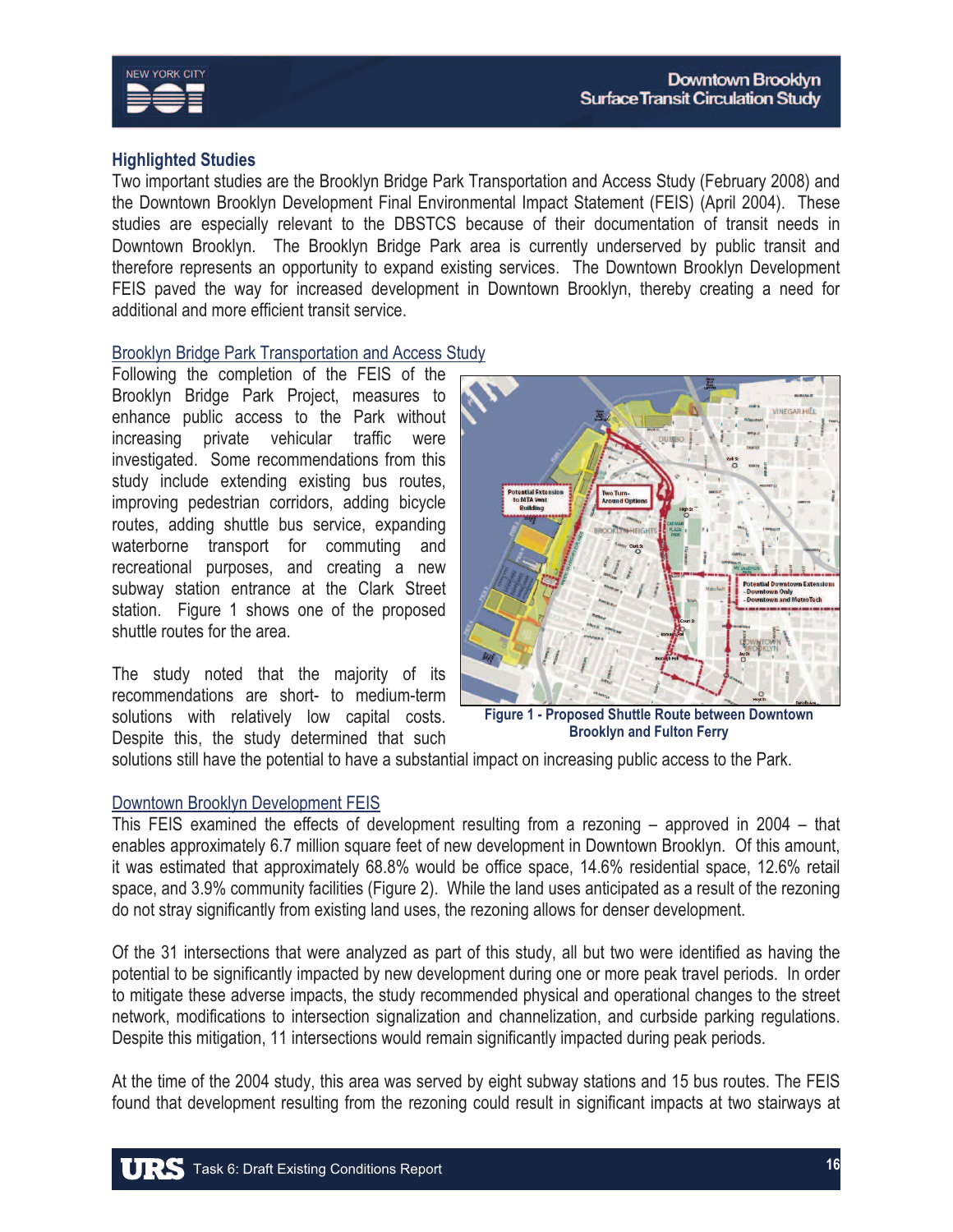

the Jay Street Borough Hall station. The creation of a new transit plaza and stairway widening by five feet would address these impacts. It is expected that one of the bus routes (B25) would see significant adverse impacts during the PM peak period in one direction. New York City Transit would need to adjust bus service in order to alleviate this impact.

Other transit-oriented mitigation measures advanced in the 2004 FEIS included the widening of sidewalks at two intersections (Willoughby and Jay Streets, and Albee Square West at Willoughby Street) in order to accommodate the new pedestrian demand on sidewalks near this project. Development anticipated as a result of the rezoning was not expected to significantly impact existing bicycle facilities or routes, although there would likely be some increased congestion along streets used by bicyclists.

The rezoning was not expected to have any adverse impacts on the Long Island Rail Road and ferry services that serve the rezoning study area.



**Figure 2 – Downtown Brooklyn Expanded Development Areas** 

## **Key Findings of Previous Studies**

In addition to the findings of these two major studies, other studies demonstrated four main themes that need to be considered and addressed when developing transportation alternatives within the Downtown Brooklyn area:

- 1) There is continuous development occurring in Downtown Brooklyn
- 2) Existing transit services need to be enhanced
- 3) Congestion must be managed
- 4) The transit system should promote multi-modal travel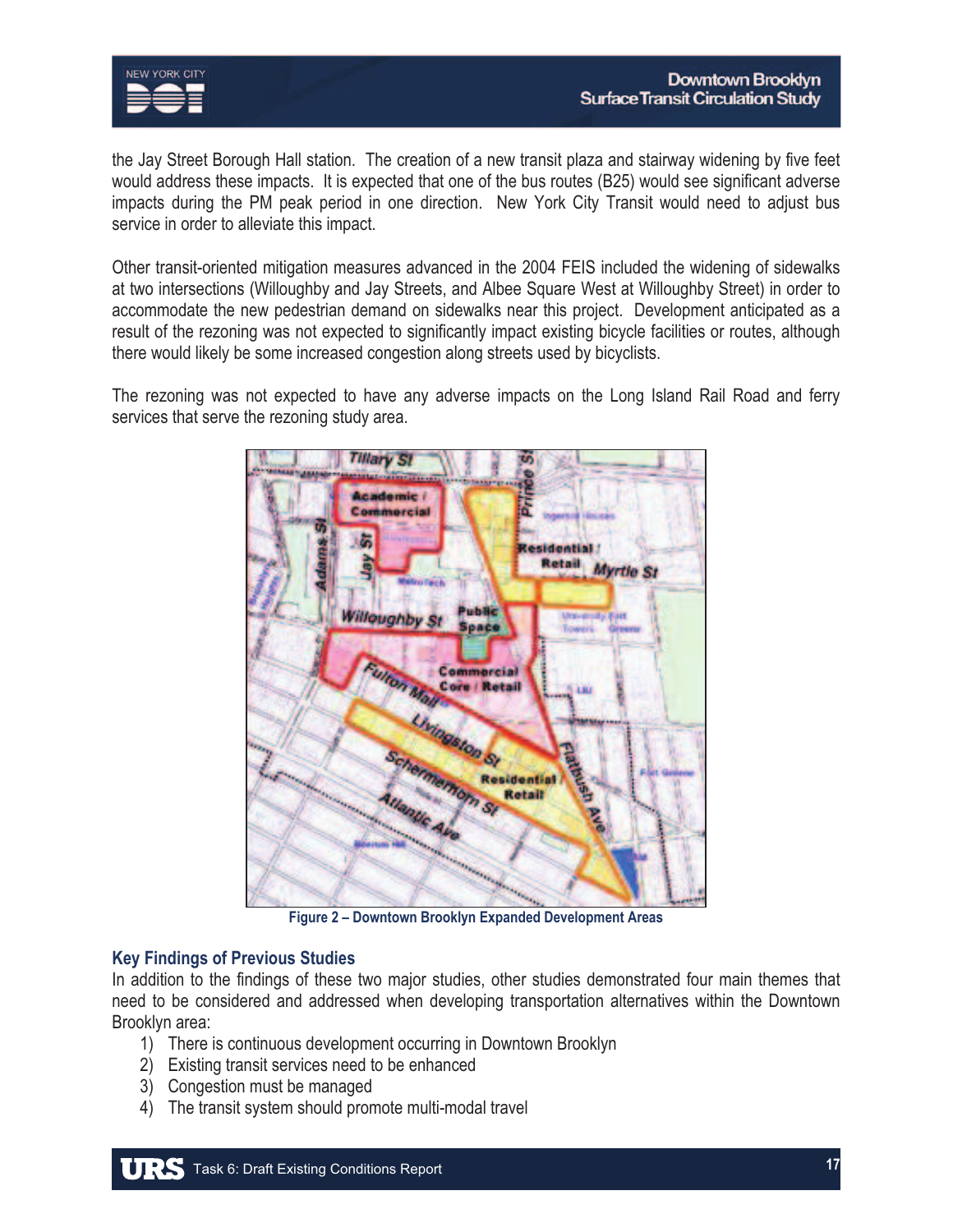# 1) There is continuous development occurring in Downtown Brooklyn.

The reviewed Environmental Impact Statements (EIS) and Environmental Assessment Statements (EAS) discuss new developments proposed for Downtown Brooklyn between 2001 and 2008. Although not all of the following projects have been built, it is important that the DBSTCS be framed around this continuous pattern of development proposals in the area.

## *363-365 Bond Street DEIS, September 2008:*

This 602,603 square-foot development (Figure 3) on three acres along the Gowanus Canal would change the existing land use from mostly vacant or underutilized manufacturing uses to a more vibrant mixed-use area. The project includes 447 dwelling units, two parking garages, 2,000 square feet of community facilities, 2,000 square feet of commercial space, and publicly-accessible waterfront open space.

# *Atlantic Yards Arena and Redevelopment Project FEIS, November 2006:*

This project as analyzed would redevelop 22 acres in the Atlantic Terminal area of Brooklyn where there are many underutilized industrial buildings. The project as analyzed would include an arena, commercial office and retail space, a hotel, open space, and residential uses. The project also includes nine acres for an improved railyard for the Long Island Rail Road.

# *Brooklyn Bridge Park Project FEIS, December 2005:*

This approved project will create an 85-acre waterfront park along 1.3 miles of the East River between Jay Street and Atlantic Avenue. The park would have both passive and active recreational facilities. The project will also include retail, commercial, residential, restaurant, ancillary office space, parking, and potentially hotel uses.

residential building, a 300-seat public middle school and a 465-space public parking garage.

## *IKEA Red Hook FEIS, August 2004:*

This FEIS analyzed the development of a 346,000 square foot IKEA home furnishing store (Figure 4), a 6.3 acre waterfront esplanade, an additional 69,000 square feet of retail and restaurant uses, and a 1,400 space parking lot on 22 acres in the Red Hook neighborhood of Brooklyn. This project represents a significant change to land use in the predominantly industrial area.

## *Dock Street Rezoning EAS, April 2009:*

This EAS studied the rezoning of a block in DUMBO. The rezoning facilitates development of a 323-unit

**Figure 4 - IKEA Brooklyn (opened in 2009)** 

**Figure 3 - Rendering of 363-365 Bond Street** 



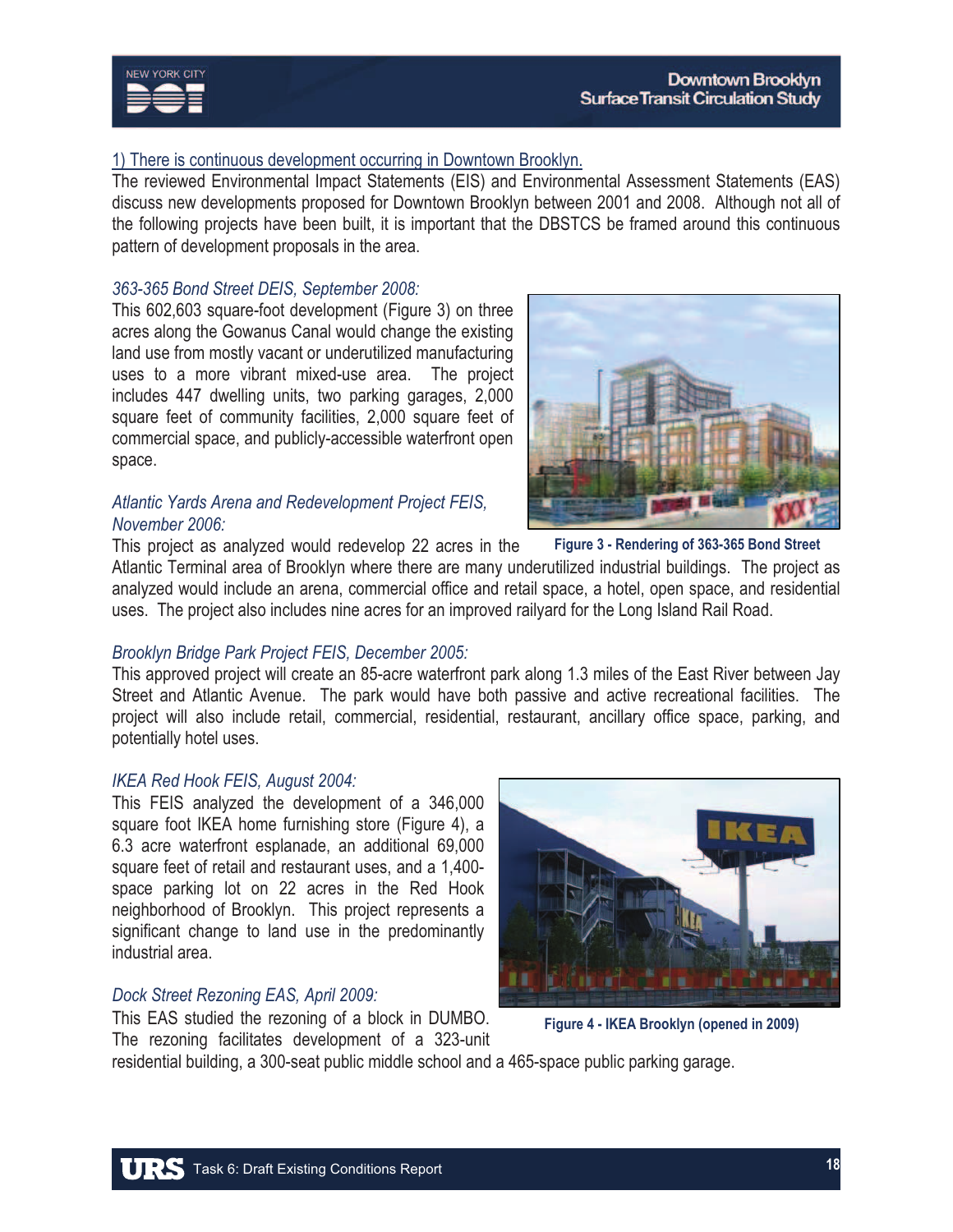

#### *85 Jay Street Rezoning EAS, May 2004:*

This EAS analyzed development of an 837,600-square-foot community facility, which was to include residential space, a cafeteria, an assembly hall, office space, and a below-ground parking garage. The project did not move forward and the property is now part of a new MX-2 Special District.

#### *Brooklyn Renaissance Plaza Expansion EAS, March 2003:*

This EAS analyzed development of a 194,000-square-foot hotel annex with 282 rooms and 8,000 square feet of retail space, as well as an additional 43,250 square feet of retail space apart from the annex. This project – located between Adams and Pearl Streets – would satisfy the demand for hotel space in response to anticipated development in Downtown Brooklyn.

#### *Light Bridges at 100 Jay Street Rezoning EAS, April 2001:*

This EAS assessed a mixed-use development project with 42,500 square feet of retail space, between 34,000 and 92,000 square feet of commercial space, and between 299 and 352 residential units. The building is completed and contains 267 units and ground-floor retail.

#### 2) Existing transit services need to be enhanced.

Previous land use and transportation studies have identified deficiencies in the transit system serving Downtown Brooklyn. Below are some examples of enhancements that have been recommended by previous studies.

#### *A Bumpy Ride, August 2007:*

This study examined the Heart of Brooklyn (HOB) Trolley and other New York City trolleys. The study found that the HOB Trolley, which is a rubber-wheeled replica trolley, has had a minimal impact on museum attendance, retail sales, and resident mobility. Some recommendations for making the HOB Trolley more effective include increasing frequency and reliability of service, increasing awareness of service through a marketing campaign, and connecting the HOB Trolley route with other parts of Brooklyn.

#### *Transportation Outlook 2006, May 2007:*

This study was a summary of comments from 22 public listening sessions that were held throughout the New York Metropolitan Transportation Council's region. Participants in Brooklyn identified mobility, program development, and infrastructure as areas of the transit system with deficiencies.

#### *Interim Coordinated Human Services Public Transit Plan, November 2006:*

This plan provides a framework for developing a Coordinated Human Services-Public Transit Plan in order to be eligible for funding from SAFETEA-LU (Safe, Affordable, Flexible, and Efficient Transportation Equity Act – A Legacy for Users). Recommendations from this study include increasing connections between paratransit systems and generally making transportation access easier for older adults, lower income residents, and people with disabilities.

#### *Transit Antic Study, February 1985:*

This study sought to create a transit link between the Long Island Rail Road Terminal, Fulton Landing, and Downtown Brooklyn in order to enhance mobility, accessibility, and development opportunities. The study recommended the addition of light rail transit (LRT) service to link these areas.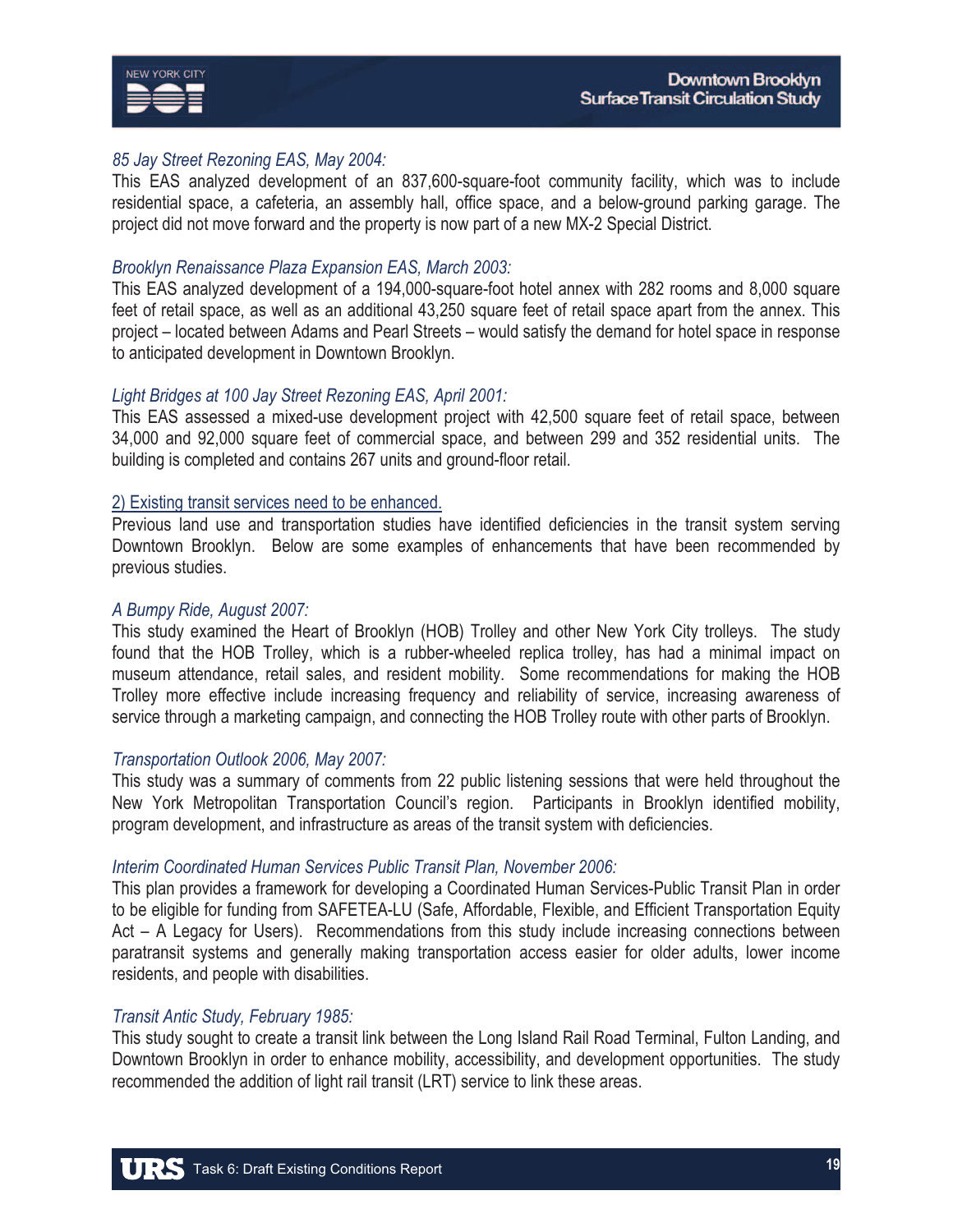

# 3) Congestion must be managed.

Previous land use and transportation studies have identified the immense presence and negative impacts of congestion in Downtown Brooklyn. Below are some examples of recommendations for mitigating congestion.

#### *PlaNYC, April 2007:*

PlaNYC represents a comprehensive approach to planning for the future of New York City, and it includes recommendations for land, water, transportation, energy, air quality, and climate change. The transportation section is further divided into several initiatives. One of these initiatives is to improve traffic flow by reducing congestion. Some recommendations for achieving this goal are instituting congestion pricing, managing roads more efficiently, strengthening enforcement of traffic violations, and facilitating freight movements.

#### *Downtown Brooklyn Transportation Blueprint Technical Memo, May 2005:*

This study examined land use trends and identified existing and anticipated transportation issues and opportunities in Downtown Brooklyn. The study outlined six goals for overcoming the identified challenges. Some recommendations based on these goals include accommodating travel demand growth that comes from development, developing effective responses that work within physical and fiscal constraints, improving pedestrian safety and infrastructure, and managing congestion in a way that preserves and enhances quality of life for residents and integrity of the system.

#### *Downtown Brooklyn Residential Parking Permit Study, May 2006:*

This study examined whether a Residential Permit Parking (RPP) Program would be an effective means of reducing congestion in Downtown Brooklyn. The study found that average weekday on-street parking occupancy is 97%, and more than two-thirds of surveyed parkers searched for at least ten minutes before finding an available spot. This means that drivers searching for parking contribute significantly to the amount of congestion in Downtown Brooklyn. The study outlined four policy options for addressing this parking issue: a traditional RPP Program, a waitlist and multi-space meters, market rate pricing for permits and meters, and no action.

## *Downtown Brooklyn Traffic Calming Study, May 2004:*

This study developed a traffic calming strategy designed to maintain or improve mobility for pedestrians,

vehicles, and bicycles without increasing traffic in surrounding areas. Traffic calming measures used in a Pilot Program included widened pedestrian islands, raised intersections, high-visibility onstreet bicycling lanes, road closures, and slower signal progression (Figure 5). An Action Plan was then developed for each street based on several themes, including improving pedestrian connectivity, transit operations, and the bicycle network, maintaining a clear truck network, and encouraging through traffic on designated



**Figure 5 - Pilot Program Traffic Calming Measures**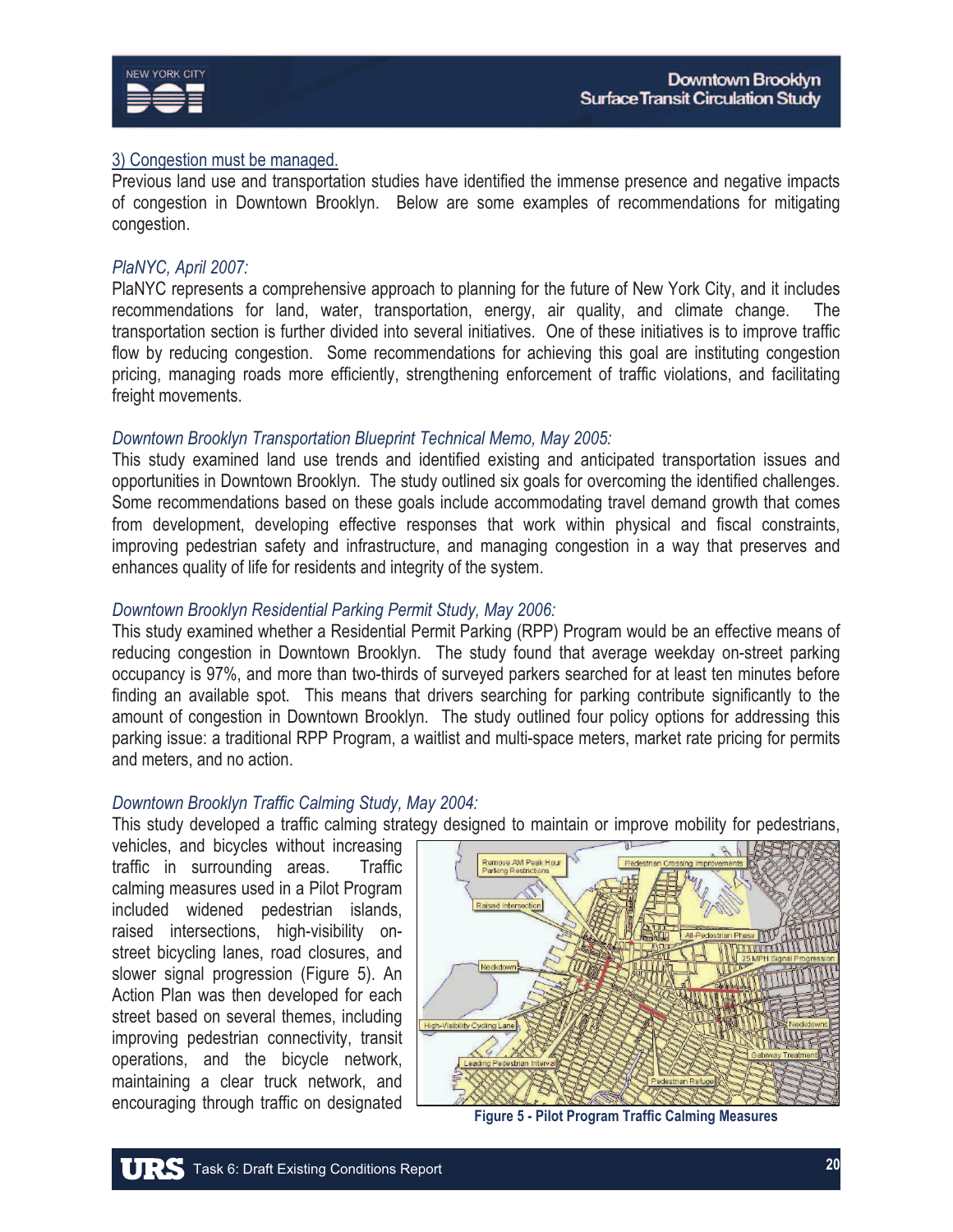

streets while maintaining more limited levels of traffic on other streets.

## *Downtown Brooklyn Transit Loop Study, October 1994:*

This study evaluated the demand for a low-fare or free form of transit within Downtown Brooklyn. The study explained that the addition of a transit loop would provide an alternative option to personal vehicle and taxis, and this would likely reduce traffic in the Downtown area. The study identified possible routes and included a series of recommendations for proceeding with planning for this new service. Recommendations included analyzing existing bus routes for possible streamlining, relieving congestion to make the new loop more efficient, and making physical changes to the street network.

#### 4) The transit system should promote multi-modal travel.

Previous Land Use and Transportation Studies have identified the importance of encouraging multi-modal travel in Downtown Brooklyn. Below are examples of recommendations for system improvements that would promote this type of transit use.

## *Subway-Sidewalk Interface, March 2005:*

This study sought to improve pedestrian and vehicular circulation near subway station entrances in order to encourage mass transit use. The study recommended the use of signage, lighting, signal timing, pavement markings, corner clearances, and curb line changes to meet this goal. The study also addressed the issue of congestion and confusion at intermodal stations. Recognizing the importance of these multi-modal hubs, the study made several recommendations for improving service at such stations. These recommendations include installing bus signage within the stations to direct subway passengers to the correct exits and bus stops, displaying subway, bicycle, and neighborhood maps on bus shelters, implementing bus actuated signals where feasible, and assigning appropriate curb use for taxis and passenger loading.

#### *Mobility for the Millennium, 1999:*

This study examined the transportation problems and needs for corridor areas throughout the New York Metropolitan Transportation Council area. In the Northern Brooklyn corridor, congestion from commuters traveling to Manhattan was identified as a problem. In the Central Brooklyn corridor, there were numerous disconnected modes of transportation. In addition to recommending traffic calming measures in Northern Brooklyn, the study highlighted the fact that the Atlantic Terminal is going to be rebuilt so that overcrowding would be reduced and intermodal transfers would be easier for users.

#### **1.5 STUDY AREA**

The Downtown Brooklyn area is broken down into an Overall Study Area and a Downtown Core Study Area. The Core Study Area includes several study corridors. Figure 8 shows the Overall Study Area as well as the Downtown Core Study Area and the Study Corridors that were identified in consultation with NYCDOT, Downtown Brooklyn Partnership, and NYCT.

#### **Overall Study Area**

The Overall Study Area is bound by the waterfront to the north and west, Union Street to the south and Vanderbilt Avenue to the east. The neighborhoods that make up the Overall Study Area will be discussed in more detail later in this report (Figure 7).